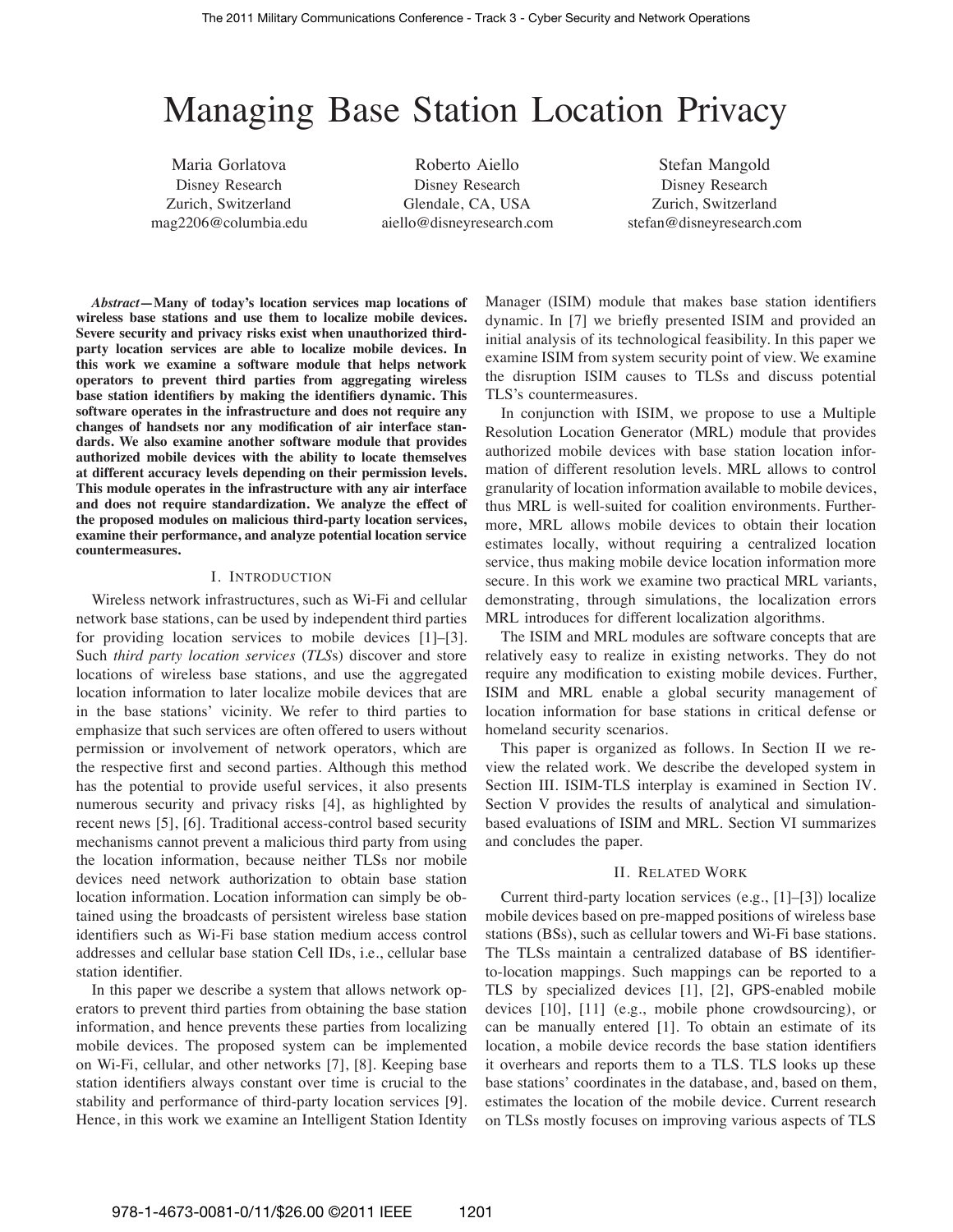

Fig. 1. Timing diagram of TLS operations. GPS-MS devices overhear BS identifiers, estimate BS locations, and report location-identifier mappings to the TLS (St. 1). The TLS aggregates and processes the data (St. 2). To locate itself, an MS records the BS identifiers it overhears, and reports them to the TLS (St. 3). The TLS looks up location-identifier mappings, estimates the location of the reporting MS (St. 4), and returns the location estimate (St. 5).

functionality [10], [11]. Aspects of TLS security are examined in [12], [13].

In this work we focus on preserving base station location privacy and on providing multi-resolution base station location information. Current research in preserving location privacy focuses on location privacy of mobile devices (e.g., Wi-Fi mobile devices [14], or vehicular network devices [15], [16]), rather than base stations' location privacy considered in this work. Similarly, multi-resolution location determination and reporting have been examined for mobile devices [17], [18], rather than base stations we examine in this work.

## III. SYSTEM ARCHITECTURE AND PRELIMINARIES

In this section we describe TLS operations and the proposed system architecture, and introduce notation, models, and localization algorithms used in this paper. The notation is summarized in Table I.

TABLE I NOMENCLATURE.

| f(j)                                                  | Permanent (wired) ID of BS $j$                 |  |  |  |
|-------------------------------------------------------|------------------------------------------------|--|--|--|
| $f_W(j,t)$                                            | Wireless ID (WID) of BS $j$ at time $t$        |  |  |  |
| $f_{\text{TLS}}(j,t)$                                 | TLS database entry for BS $j$ at time $t$      |  |  |  |
| F                                                     | Total number of BSs                            |  |  |  |
| ${B_x(j), B_y(j)}$                                    | Location of BS $j$                             |  |  |  |
| ${M_x(n,t), M_y(n,t)}$                                | Location of MS $n$ at time $t$                 |  |  |  |
| $\{M_x(n,t), M_y(n,t)\}\$                             | Location estimate for MS $n$ at time $t$       |  |  |  |
| $\lambda_{ch}(j,t)$                                   | Rate of WID changes of BS j at time $t  1/h $  |  |  |  |
| $\boldsymbol{r}$                                      | BS coverage radius $ m $                       |  |  |  |
| $\boldsymbol{k}$                                      | Number of WID reports required by the TLS      |  |  |  |
| $\lambda_{1z}(j,t)$                                   | Arrival rate of GPS-enabled devices (GPS-MS)   |  |  |  |
|                                                       | to coverage area of BS j at time $t  1/h $     |  |  |  |
|                                                       | MRL resolution level                           |  |  |  |
|                                                       | Cell of a $p$ -defined MRL grid                |  |  |  |
| $\begin{array}{c} p\\ C_p\\ S_p\\ CC_p\\ \end{array}$ | Side length of a p-defined MRL grid cell $[m]$ |  |  |  |
|                                                       | Center of a $p$ -defined MRL grid cell         |  |  |  |
| ${B_x^{\bar{p}}(j), B_y^{\bar{p}}(j)}$                | Location of BS $j$ provided for MRL resolution |  |  |  |
|                                                       | level $p$                                      |  |  |  |
| $d_F$                                                 | Distance between adjacent BSs $ m $            |  |  |  |
| l(j)                                                  | Distance from an MS to a BS $j  m $            |  |  |  |
| L(n,t)                                                | Number of BSs an MS $n$ overhears at time $t$  |  |  |  |
| $E_x$                                                 | Location estimation error, x-axis $ m $        |  |  |  |



Fig. 2. Schematic diagram of the developed system. Each BS runs an ISIM module and an MRL module. Each MS runs an MRL client module. Some ISIM schemes may additionally use a centralized ISIM coordinator.

#### *A. TLS Operations*

We denote the wireless identifier of a base station  $(BS)$  *j* at time t by  $f_W(j, t)$ . We denote j's location by  $\{B_x(j), B_y(j)\}\,$ , and j's location estimate by  $\{B_x(j), B_y(j)\}\$ , and use F to denote the total number of BSs deployed.

TLS operations are shown schematically in Fig. 1. In step 1 GPS-enabled mobile devices (GPS-MS) arrive to the coverage area of BS  $i$ . We denote the rate of arrival of these localizing devices by  $\lambda_{1z}(j)$ . For analytical tractability we assume arrivals of individual GPS-MS devices and arrivals of GPS-MS devices to different BS coverage areas to be independent. The GPS-MS devices note the BS identifiers they overhear, estimate the locations of the BSs, and report this information to the TLS. That is, a GPS-MS device in the coverage are of a BS  $j$  at time  $t_1$  will report to the TLS a triple  $[f_W(j, t_1), \{B_x(f_W(j, t_1)), B_y(f_W(j, t_1))\}].$  In step 2 the TLS database aggregates and sanitizes the information received from GPS-MS devices. We denote the TLS database entry corresponding to a BS j at time t by  $f_{TLS}(j,t)$ . TLS databases use various, typically not disclosed, methods to ensure that the information they store is correct [9]. In this paper we assume that a TLS needs to receive reports from  $k$  different GPS-MS devices containing the BS identifier  $f_W(j, t)$  before committing  $f_W(j, t)$  to the database (that is, before setting  $f_{\text{TLS}}(j,t) \leftarrow f_W(j,t)$ . Next, in step 3 and MS that wants to localize itself reports the BS identifiers it overhears to the TLS. We denote the number of BSs the MS  $n$ observes at time t by  $L(n, t)$ , and let  $\{M_x(n, t), M_y(n, t)\}\$ to denote the location of the MS. In step 4 the TLS database looks up the location information it has stored for the BS identifiers reported by the MS, and, using the BS identifiers, generates an MS location estimate  $\{M_x(n, t_2), M_y(n, t_2)\}\$ . Finally, in step 5 this estimate is returned back to the MS.

## *B. Proposed Architecture*

The scheme we present in this paper consists of an Intelligent Station Identity Manager (ISIM) module and a Multi-Resolution Location Generator (MRL) module. A schematic diagram of the proposed system is provided in Fig. 2: An ISIM module, running on each BS, makes the broadcasted BS identifiers  $f_W(j, t)$  dynamic. The identifiers  $f_W(j, t)$  differ at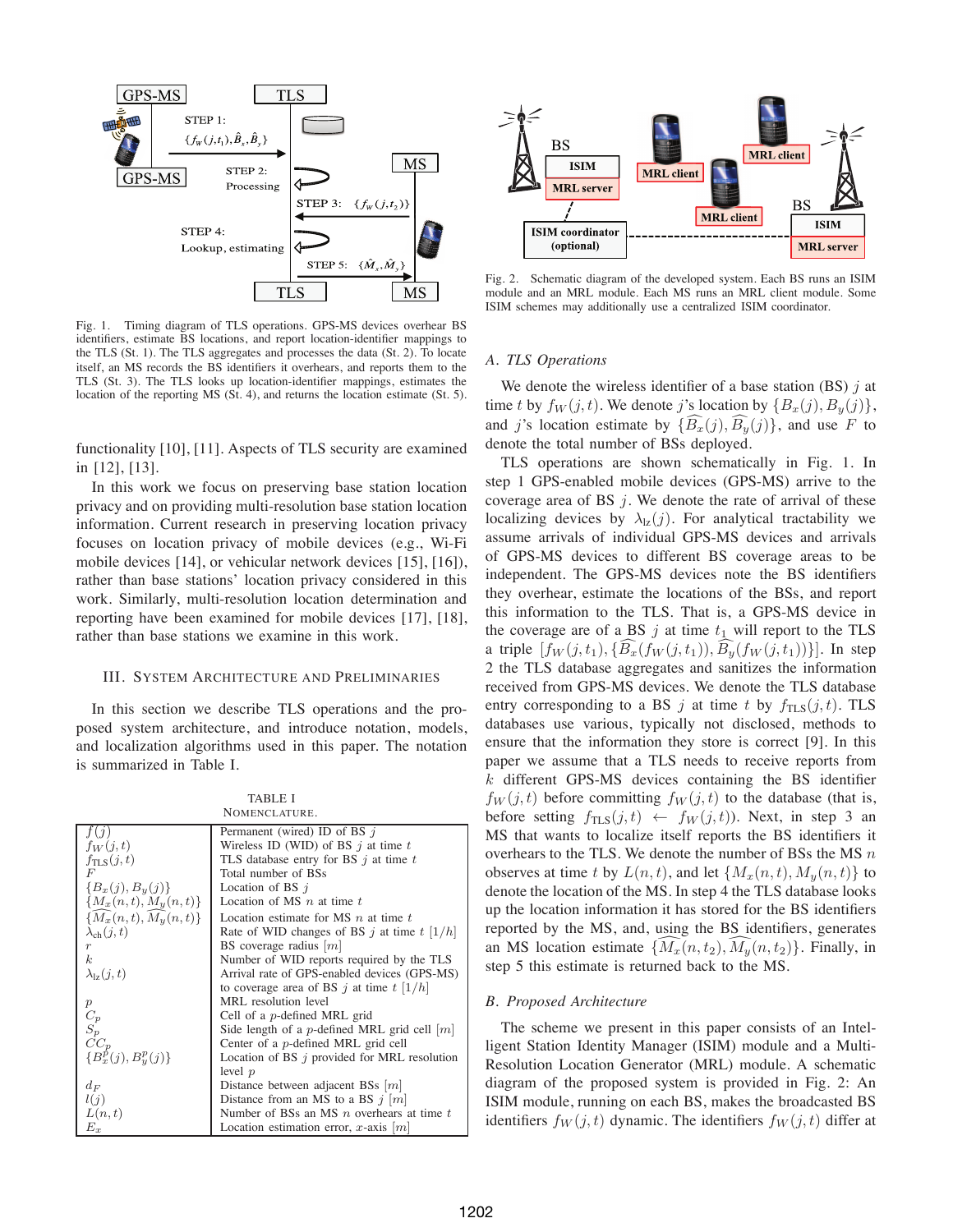different time instances.<sup>1</sup> ISIM prevents TLSs from providing localization services by ensuring that  $f_W(j, t_1)$  reported to the TLS at time  $t_1$  does not match  $f_W(j, t_2)$  observed by an MS at time  $t_2$ . In [7] we preliminarily demonstrated the feasibility of using dynamic BS identifiers. With ISIM, a BS  $j$  changes its  $f_W(j, t)$  at a rate  $\lambda_{ch}(j, t)$ . WIDs  $f_W(j, t)$  can be chosen randomly independently by each BS, or can use a coordinated assignment scheme. One possible simple coordinated WIDs assignment scheme is briefly examined in Section V-C.

An MRL module running on each BS  $j$  broadcasts the location of the BS specified at a set of different resolution levels  $\{p\}$ . The location information corresponding to each resolution level  $p$  is separately encrypted. MSs, running an MRL software client that queries the MRL central server, decrypt the location information corresponding to their permission level. Thus, MRL allows an MS to directly obtain the locations of the BSs it overhears (thus replacing TLS steps 3-5). In this work we focus on MRL location information specifications and the MRL-introduced intentional MS localization errors. Group management, encryption, and key distribution associated with MRL are out of scope for this paper.

We denote the coordinates the BS  $j$  provides for a resolution level p by  $\{B_x^p(j), B_y^p(j)\}.$ 

**MRL-CC**: the reported location of the BS  $j$  is the center of the *p*-grid cell the BS  $j$  is located in, that is,

$$
\{B_x^p(j), B_y^p(j)\} \leftarrow \{CC_p : \{B_x(j), B_y(j)\} \in C_p\}.
$$

**MRL-RND**: the reported BS  $j$  location is chosen randomly from all coordinates in the  $p$ -grid cell the BS  $j$  is located in, that is,

$$
\{B_x^p(j), B_y^p(j)\} \leftarrow \text{rand}(\{x, y\} \in C_p : \{B_x(j), B_y(j)\} \in C_p).
$$

Demonstrative examples of MRL-CC and MRL-RND location specifications are shown in Fig. 3, where the BS coordinates  ${B_x(j), B_y(j)}$  are indicated by dots, and the BS coordinates provided for a particular  $p$ ,  $\{B_x^p(j), B_y^p(j)\}$ , are indicated by squares.

## *C. Localization Algorithms*

In this work we examine ISIM and MRL using the following set of localization algorithms.

**CO-LOC**: an MS is considered to be colocated with the closest BS [19]. This algorithm is used in RFID-based tracking systems and in Cell ID-based cellular localization.

**Centroid**: the position of an MS is estimated as the geometrical center of the overheard BSs' position estimates:

$$
\{\widehat{M_x}(n,t),\widehat{M_y}(n,t)\}\leftarrow \frac{1}{L(n)}\left\{\sum_{j=1}^{L(n)}\widehat{B_x}(j),\sum_{j=1}^{L(n)}\widehat{B_y}(j)\right\}.
$$

Centroid-based localization has been examined in Wi-Fi, cellular, and sensor networking contexts, e.g., [20].



(b) MRL-RND, left:  $S_p = d_F \cdot 5.5$ , right:  $S_p = d_F \cdot 2.5$ 

Fig. 3. Sample BS coordinate specifications with MRL-CC (a), and MRL-RND (b). Dots indicate actual BS locations  $\{B_x(j), B_y(j)\}\$ , while squares correspond to  ${B_x^p(j), B_y^p(j)}$ .

**LAT-LOC**: an MS measures the distance to the BSs it overhears, denoted by  $\{l(1), l(2), \ldots, l(L)\}\$ , and runs a lateration algorithm [19] to obtain its position estimate. In this paper we use a simple algorithm [21] that estimates MS coordinates  $\{\widehat{M_x}(n,t),\widehat{M_y}(n,t)]\}$  by solving  $H_1\cdot[\widehat{M_x}(n,t),\widehat{M_y}(n,t)]^T =$  $H_2$ , where

$$
H_1 = 2 \cdot \begin{bmatrix} \widehat{B}_x(1) - \widehat{B}_x(2), \widehat{B}_y(1) - \widehat{B}_y(2) \\ \widehat{B}_x(1) - \widehat{B}_x(3), \widehat{B}_y(1) - \widehat{B}_y(3) \\ \vdots \\ \widehat{B}_x(1) - \widehat{B}_x(L), \widehat{B}_y(1) - \widehat{B}_y(L) \end{bmatrix}, H_2 = \frac{\widehat{B}_x(1)^2 + \widehat{B}_y(1)^2 - l(1)^2 - \widehat{B}_x(2)^2 - \widehat{B}_y(2)^2 + l(2)^2}{\widehat{B}_x(1)^2 + \widehat{B}_y(1)^2 - l(1)^2 - \widehat{B}_x(3)^2 - \widehat{B}_y(3)^2 + l(3)^2}
$$
\n
$$
\widehat{B}_x(1)^2 + \widehat{B}_y(1)^2 - l(1)^2 - \widehat{B}_x(L)^2 - \widehat{B}_y(L)^2 + l(L)^2
$$

In analyzing localization error, without loss of generality we examine the error along the  $x$  axis, denoting the localization error by  $E_x$ .

# IV. ISIM INTENTIONS AND TLS COUNTERMEASURES

Current TLSs employ relatively high-latency BS ID reporting techniques (for example with crowdsourcing BS ID collection with GPS-enabled phones, wardriving), and can be disabled with relatively infrequent WID changes [7]. In this section we examine more capable and more dynamic TLS than the current ones. We consider approaches a TLS may select to maintain its database integrity and to provide localization service in the presence of ISIM. A stationary GPS-MS device positioned next to a BS is able to report all WIDs used by the BS [7]. However, such widespread deployments of GPS-MS devices are costly. Furthermore, in many applications (i.e., a Wi-Fi network deployed in a protected area [8]), this attack can be dealt with using physical site security measures.

<sup>&</sup>lt;sup>1</sup>While each BS j has a unique ID  $f(j)$ , this unique ID is only visible towards other infrastructure nodes and does not play a role for the wireless air interface. It is never revealed to MSs.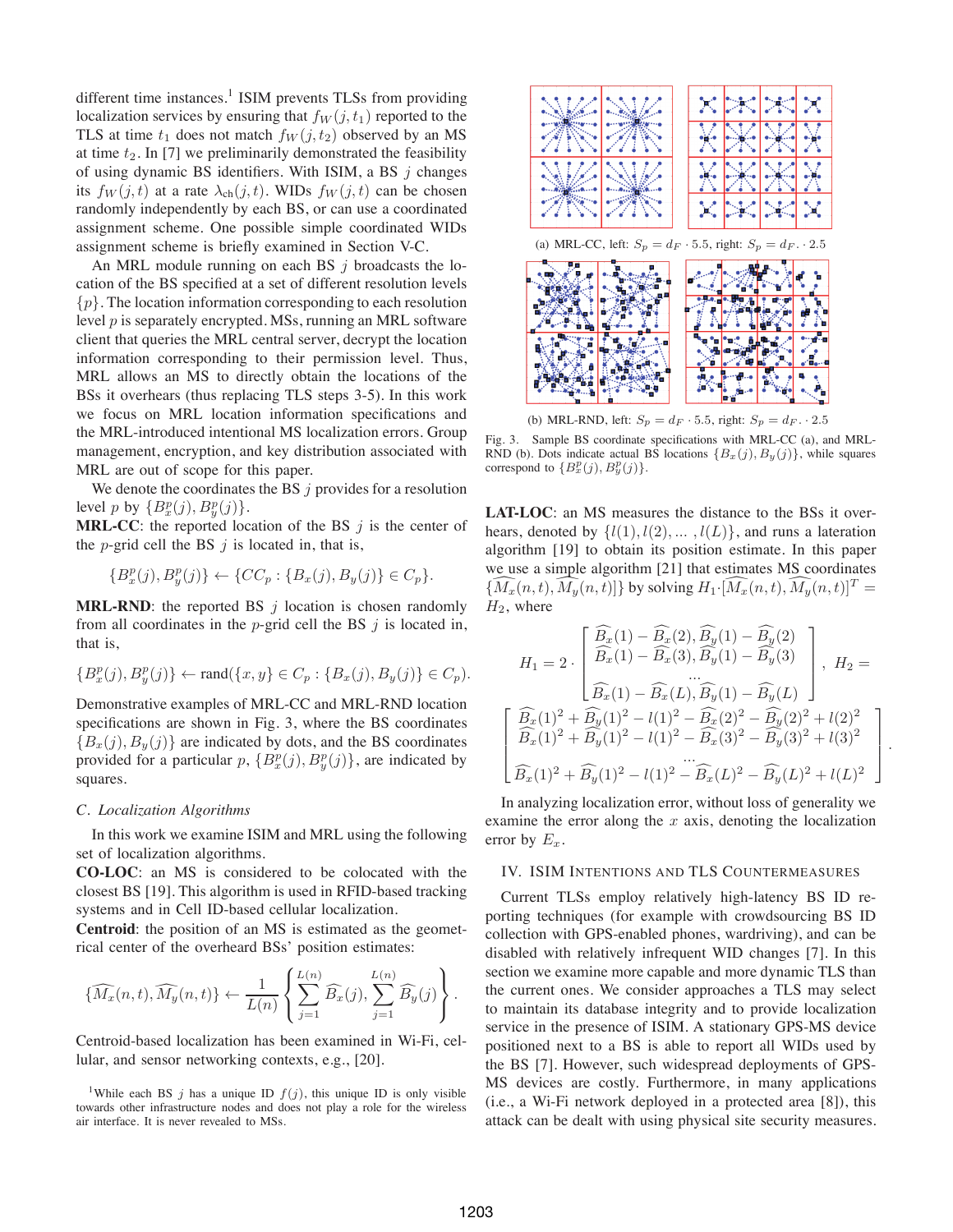

Fig. 4. Schematic view of MS refining its location estimates based on the knowledge of BS locations (but not BS identities) in an area.

A TLS might potentially deploy powerful GPS-MS devices that can provide WID-to-location mappings for many BSs. Similarly to the case of less powerful GPS-MS devices, such deployments will ensure the immediate correctness of the observed base stations' TLS entries at a particular time, but the TLS identifiers will become outdated as the BSs change their WIDs.

Since each BS ID change produces an additional WID  $f_W(j, t)$ , the TLS may attempt to remove older  $f_{\text{TLS}}(j)$  entries from its database. Varying  $\lambda_{ch}(j, t)$  between different BSs (that is, ensuring that the validity intervals of different  $f_{\text{TLS}}(j)$  are different) ensures that a TLS using a timeout concept will not be able to remove older identifiers without disrupting the information related to the current ones. Moreover, if GPS-MS devices provide reasonably precise base station coordinate estimates  $\{B_x(j), B_y(j)\}\$ , from the history of WID updates corresponding to a particular location  $(x, y)$  a TLS may deduce the WID change interval  $1/\lambda_{ch}(j, t)$  used by a particular BS. Hence, varying  $\lambda_{ch}(j, t)$  between different times t for a single BSs ensures that the TLS will not be able to learn the validity interval of the WIDs corresponding to the BS, and will not be able to remove outdated database entries  $f_{\text{TLS}}(j)$ .

Through site surveying or through leakage of information from devices with high permission levels, a TLS may learn BS locations. As permanent BS identifiers  $f(j)$  are never wirelessly transmitted, a TLS may thus know the BS locations, but does not know which location corresponds to which BS identifier overheard by a mobile station. An MS could restrict its location to some geographic area (using, for example, geographic cues, navigation history, or MRL-provided coarsegrained location information). Knowing BS locations, an MS can further localize itself within this area. Consider Fig. 4, where shaded parts indicate BS coverage areas. Receiving  $L(n) = 1$  BS WIDs, the MS can deduce that its  $(x, y)$ coordinates are bound by the border of area  $1WID$ , receiving  $L(n)=2$  BS WIDs – by the border of area 2WID. The MS can thus refine its location estimate  $\{M_x(n,t), M_y(n,t)\}$ without any knowledge of BS identifiers. In Section V-D we examine such refinements through simulations. The precision of the MS localization results obtained using this method is highly dependent on the BSs deployment. In general, when an MS can restrict itself to an area where only a few BSs are deployed, knowledge of BS locations can substantially help the MS to refine its location estimate. To alleviate this attack we may, for example, employ various cloaking



Fig. 5. The percentage of the time BS  $j$  TLS database entry is incorrect, for three different values of the number of GPS-MS updates required  $k$ .

techniques. For example, we might introduce a set of timevarying fake BS beacons to makes the  $L(n)$  values of mobile devices incorrect. Furthermore, when providing the MRL pgrid defined information, we need to make sure the  $p$ -grid cells are specified such that that the number of base stations in a grid cell is relatively large.

### V. ANALYSIS AND PERFORMANCE EVALUATION

In this section we examine various aspects of the developed system using mathematical analysis and simulations. In the simulations we deploy 100 evenly spaced base stations on a 1100x1100 grid. We denote the distance between BSs by  $d_F$ ; here,  $d_F = 100$ .

## *A. ISIM Impacting TLS Performance*

When a BS station WID  $f_W(j, t)$  changes, the TLS database entry for station j,  $f_{TLS}(j, t)$ , becomes incorrect. As result, the TLS will provide incorrect coordinates to mobile devices. In this section we investigate the interplay between  $\lambda_{ch}(j)$ ,  $\lambda_{lz}(j)$ , and the percentage of time the TLS entry corresponding to  $j$  is incorrect. After a WID change, the TLS database entry will be incorrect until the  $k<sup>th</sup>$  arrival of a GPS-MS to the BS coverage area. Since we assume that GPS-MS arrivals are independent, the time intervals from a WID change until the kth arrival,  $T_q(j)$ , is k-Erlang distributed [22], with the probability density function

$$
g(T_g(j)) = \frac{(\lambda_{\rm ls}(j))^k T_g(j)^{k-1} e^{-\lambda_{\rm ls}(j) \cdot T_g(j)}}{(k-1)!}.
$$
 (1)

If  $k$  GPS-MSs do not arrive until the subsequent WID change, the  $f_W(j, t)$  is never entered into the TLS database. Hence, assuming that BS WIDs change at set intervals  $1/\lambda_{ch}(j, t)$ , the overall expected time that a WID  $f_W(j, t)$  is not correct,  $\mathbb{E}(T_W)$ , can be calculated as

$$
\mathbb{E}(T_W) = \int_0^{1/\lambda_{ch}(j,t)} T_W g(T_W) dT_W \n+ \frac{1}{\lambda_{ch}(j,t)} \int_{1/\lambda_{ch}(j,t)}^{\infty} g(T_W) dT_W,
$$
\n(2)

where the first term corresponds to the case where the  $k<sup>th</sup>$ GPS-MS arrives before the subsequent WID change, and the second term accounts for the case where it does not.

The overall percentage of time that a BS WID in the TLS database is incorrect, obtained by numerically evaluating Eq. (2), is shown in Fig. 5. This figure demonstrates the percentage of time the WID is wrong as a function of the ratio of  $\lambda_{ch}(j)/\lambda_{1z}$  for different values of the number of GPS-MS updates required  $k$ . It can be seen that even for  $k$  as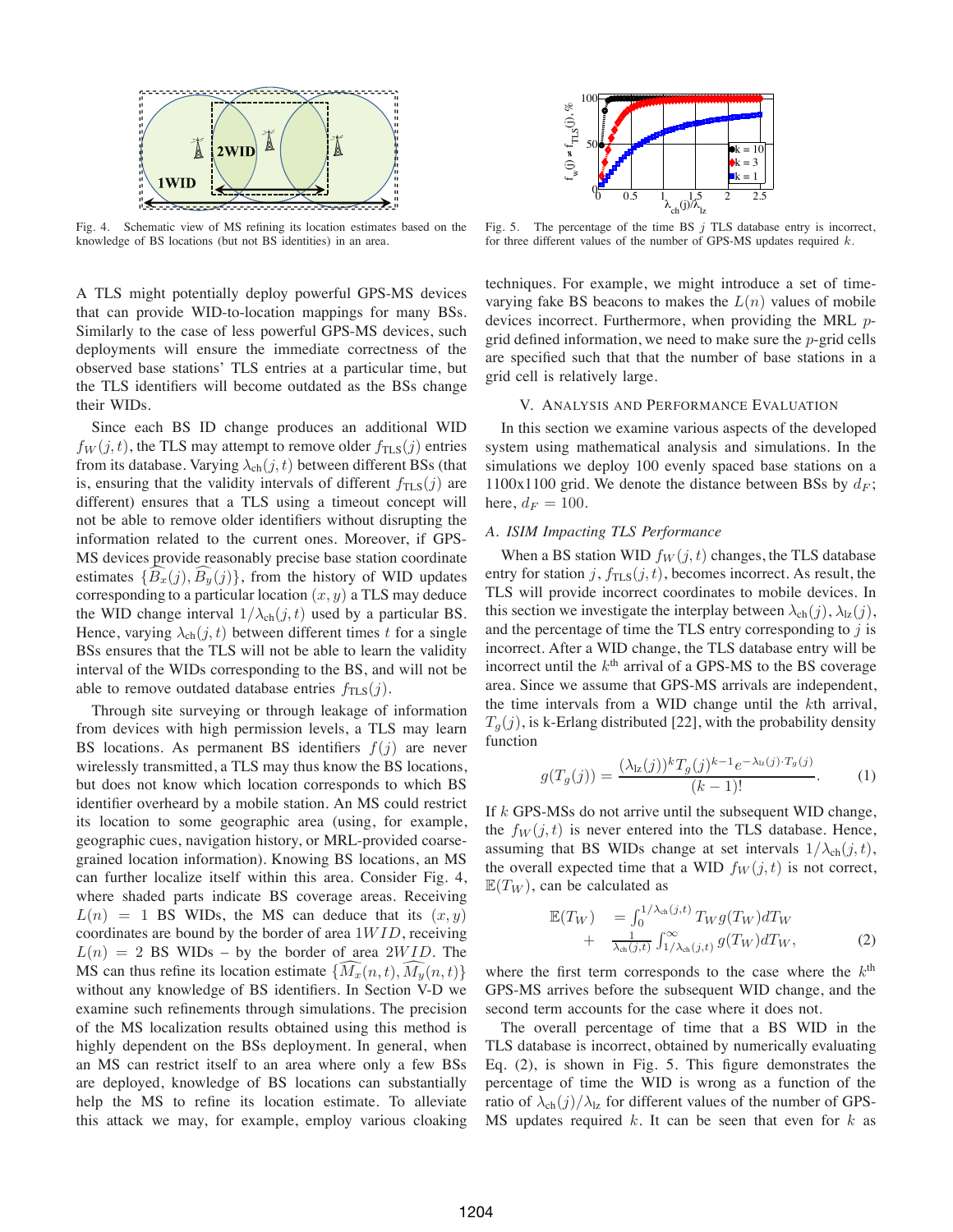

Fig. 6. The errors for the LAT-LOC localization method with MRL-CC (a) and MRL-RND (b).

low as 1, when the WID change frequency  $\lambda_{ch}(j)$  matches or exceeds the frequency of the arrival of localizing devices  $\lambda_{1z}$ , the TLS database entry for a station is incorrect more than 50% of the time. Hence, relatively infrequent WID changes will be sufficient to greatly disrupt the operations of TLSs that rely on WID updates generated via regular periodic updates or manual entry of WID coordinates. Further, for the case of  $k$  relatively large (a more practical case), the TLS database entry for a station is incorrect the majority of the time for the changeover frequency  $\lambda_{ch}(j)$  much smaller than the frequency of localizing devices' arrivals.

## *B. MRL-induced Location Errors*

In this section we examine the intended MS localization errors introduced by MRL-CC and MRL-RND described in Section III-B. We examine the error under the localization algorithms introduced in Section III-C. Similarly to other sections, our analysis focuses on the error along the  $x$ -axis,  $E_x$ <sup>2</sup>

*1) CO-LOC:* When MRL is not used,  $E_x$  with CO-LOC, for an MS n located next to BS j, is  $E_x(n) = ||B_x(j) M_x(n)$ , and  $\max(E_x(n)) = r$  (since the BS coverage radius is  $r$ ). Assuming MSs to be equally likely to be positioned anywhere in the BS coverage area, the average error  $\mathbb{E}_{i}(E_x(n))$ is  $r/2$ .

For CO-LOC with MRL-CC at a particular resolution level  $p, E_x(n) = || B_x^p(j) - M_x(n) ||$ , and  $\max_{j,n}(E_x(n)) = S_p/2+r$ . For a given base station position  $B_x(j)$ ,  $\max(E_x(n)) = ||$  $B_x(j) - B_x^p(j)$  || +r. Assuming uniformly distributed BSs  $j$ , the average distance between the BS  $j$  and its declared coordinate  $\overline{B_x^p(j)}$  is  $\overline{\mathbb{E}} = || B_x(j) - B_x^p(j) || = S_p/4$ . Assuming that the MRL grid cell size  $S_p$  is much larger than the BS coverage radius  $r$ , we may ignore the contribution of the distance from the MS  $n$  to the BS  $j$  to the localization error. Thus, the average MS localization error of CO-LOC with MRL-CC is  $\mathbb{E}_{j,n}(\overline{E}_x(n)) = \mathbb{E}_{j} || B_x(j) - B_x^p(j) || = S_p/4.$ 

For CO-LOC with MRL-RND,  $\max_{j,n}(E_x(n)) = S_p + r$ . Assuming uniformly distributed BSs, we can demonstrate that the expected distance between the BS  $j$  and its stated coordinate  $B_x^{\tilde{p}}(j)$  is  $\mathbb{E}(E_x(n)) = ||B_x(j) - \tilde{B}_x^p(j)|| = S_p/3$  [22]. Thus, assuming, similarly to the above, that  $S_p$  is much larger than r, the expected MS localization error is  $\mathbb{E}_{j,n}(E_x(n)) = \mathbb{E}_{j}$  $B_x(j) - B_x^p(j) \parallel = S_p/3.$ 



Fig. 7. The errors for the centroid localization method, for (a) MRL-CC, and (b) MRL-RND.

Hence, for CO-LOC the average MS localization error with MRL-RND is higher than the localization error with MRL-CC, and for both MRL-RND and MRL-CC the introduced error is much higher than the error without the MRL.

*2) Centroid:* The MS localization error for centroid with MRL-CC is shown as a percentage of  $d_F$  in Fig. 7(a), for  $S_p = 5.5 \cdot d_F$  and  $S_p = 2.75 \cdot d_F$ . It can be observed that, as expected, use of a coarser grid (larger  $S_p$ ) results in larger errors than use of a finer grid (grid with smaller cells). It can also be observed that as the number of base stations visible to a mobile device increases, the error in the centroid method and the error with the MRL become close to each other, as the errors introduced by the MRL essentially get canceled out. The MS localization errors for MRL-RND (averaged over 20 instances) are shown in Fig. 7(b). It can be seen that for the centroid method the error with MRL-RND is generally higher than the error with MRL-CC.

*3) LAT-LOC:* The MS localization error for LAT-LOC with MRL-CC, as determined by our simulations, is shown in Fig. 6(a), and the error for LAT-LOC with MRL-RND (averaged over 20 instances) is shown in Fig. 6(b). It can be seen that the localization error with both versions of the MRL is much higher than the error of LAT-LOC without the MRL. Further, it can be observed that with LAT-LOC the MS localization error is higher for MRL-CC than for MRL-RND.

# *C. ISIM Impacting TLS Localization*

Since the correctness of the TLS database entry corresponding to a station j depends on the interplay between  $\lambda_{ch}(j)$  and  $\lambda_{1z}(j)$  as we have demonstrated in Section V-A, at any given time some of the entries in a TLS database will be correct and some will be wrong. Hence we examine how the percentage of WIDs that are incorrect in the TLS database affects the TLS ability to provide MSs with precise location estimates.

We consider a WID assignment scheme where WIDs are permuted (randomly interchanged), and examine the error of centroid localization method. Fig. 8 demonstrates the average MS localization error, displayed as a function of the percentage of WIDs permuted. It can be observed that even if a substantial number of WIDs in the TLS database are correct, ISIM's disruption of the other WIDs results in substantial errors in the MS localization. Additionally, note that these simulation results correspond to WIDs randomly interchanged in a relatively small deployment area. In larger deployments the MS localization errors will be substantially larger than the errors indicated in Fig. 8.

 $2$ In these sections we omit index t from the notation.